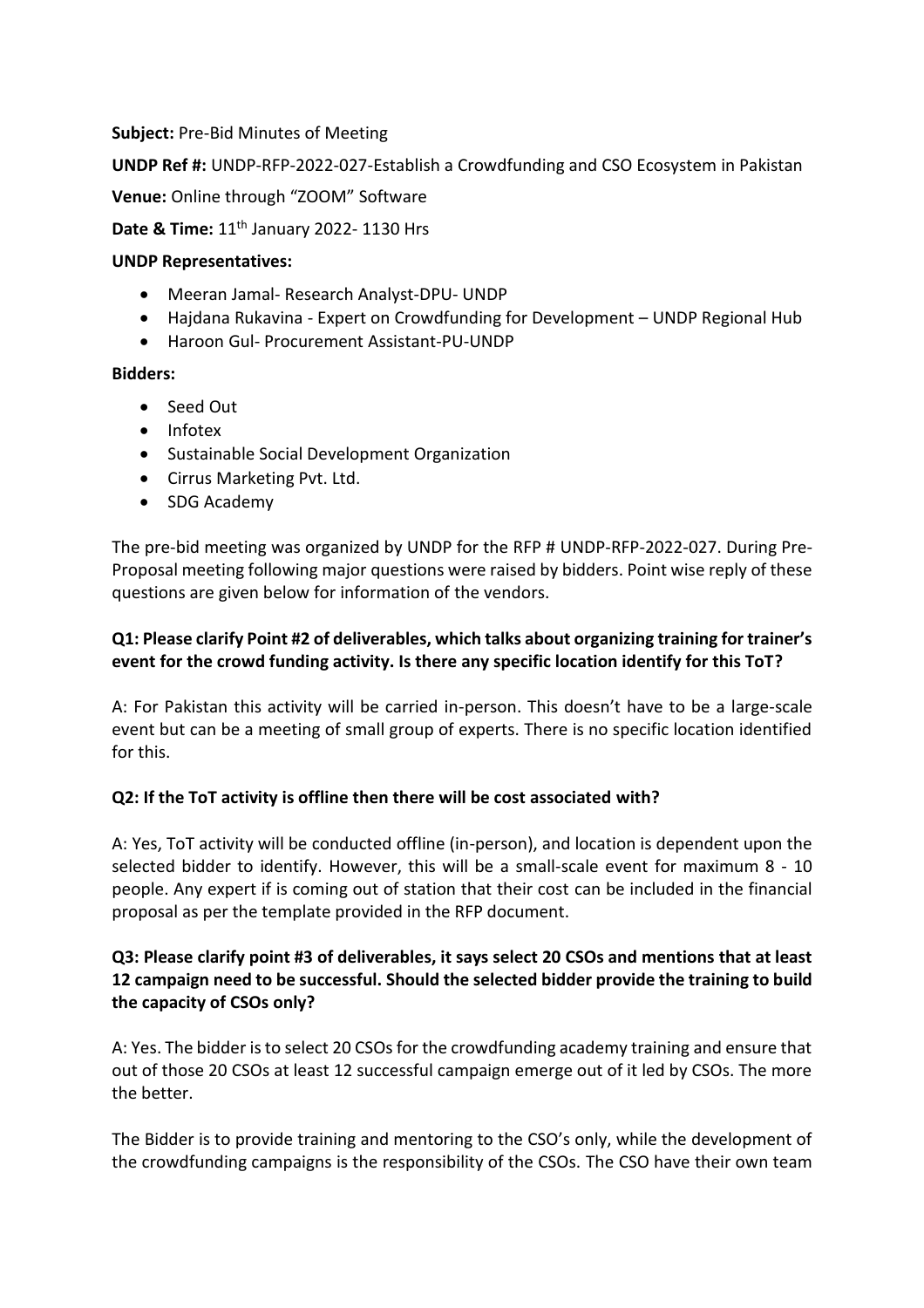for graphic designer, video etc. The Bidder doesn't have to develop material for them, you only have to provide the support and guidelines to them.

### **Q4: Is there any page limitation of technical proposal?**

A: No limitation of pages for the methodology/technical proposal but all the aspects of the ToR's should be clearly addressed. It should clearly identify points mentioned in the technical evaluation criteria, because technical marks will be allocated accordingly.

# **Q5: The campaigns have some expenses like video creation, storytelling etc., who will cover these costs?**

A: As mentioned above the creation of campaigns for CSOs is CSO's responsibilities. They themselves will pay for it. As far as this is concerned "Create content and material to advertise application call for CSOs to apply for Crowdfunding Academy." This will be generated by the bidder and the bidder can provide some cost estimates for it under the given space in financial proposal template. This won't require major expenses as well.

### **Q6: Is there any advance payment included?**

A: There is no advance payment. Payment will be release as per the deliverable achieved.

### **Q7: Can the project budget be shared?**

A: Project budget cannot be share at any stage of the procurement process.

### **Q8: Tadamon platform & alternative, what kind of alternative we are looking in Pakistan compared to Tadamon?**

A: Tadamon platform was born out of a need to better understand the needs of CSOs. It was created to provide more visibility to CSOs` projects and activities, support them to have better access to alternative finance and connect them to other potential partners and supporters. Tadamon facilitates and supports innovative ideas that have the potential to scale up and increase the humanitarian-development results. Tadamon uses cutting edge flexible financing.

So, to answer this question, Tadamon provides an alternative fundraising avenue mechanism i.e., crowdfunding as compared to conventional donor driven CSO project approach.

Please find link for further detail related to Tadamon: <https://tadamon.community/explore/campaigns>

### **Q9: The RFP mentions about Crowdfunding ECO system checklist, but couldn't find it?**

A: The checklist will be shared with the selected bidder only.

**Q10: Please clarify as you said it will be CSO's responsibility for creating their promotions and visibility but in the scope of works it also mentions "Support the materials on the CFA**